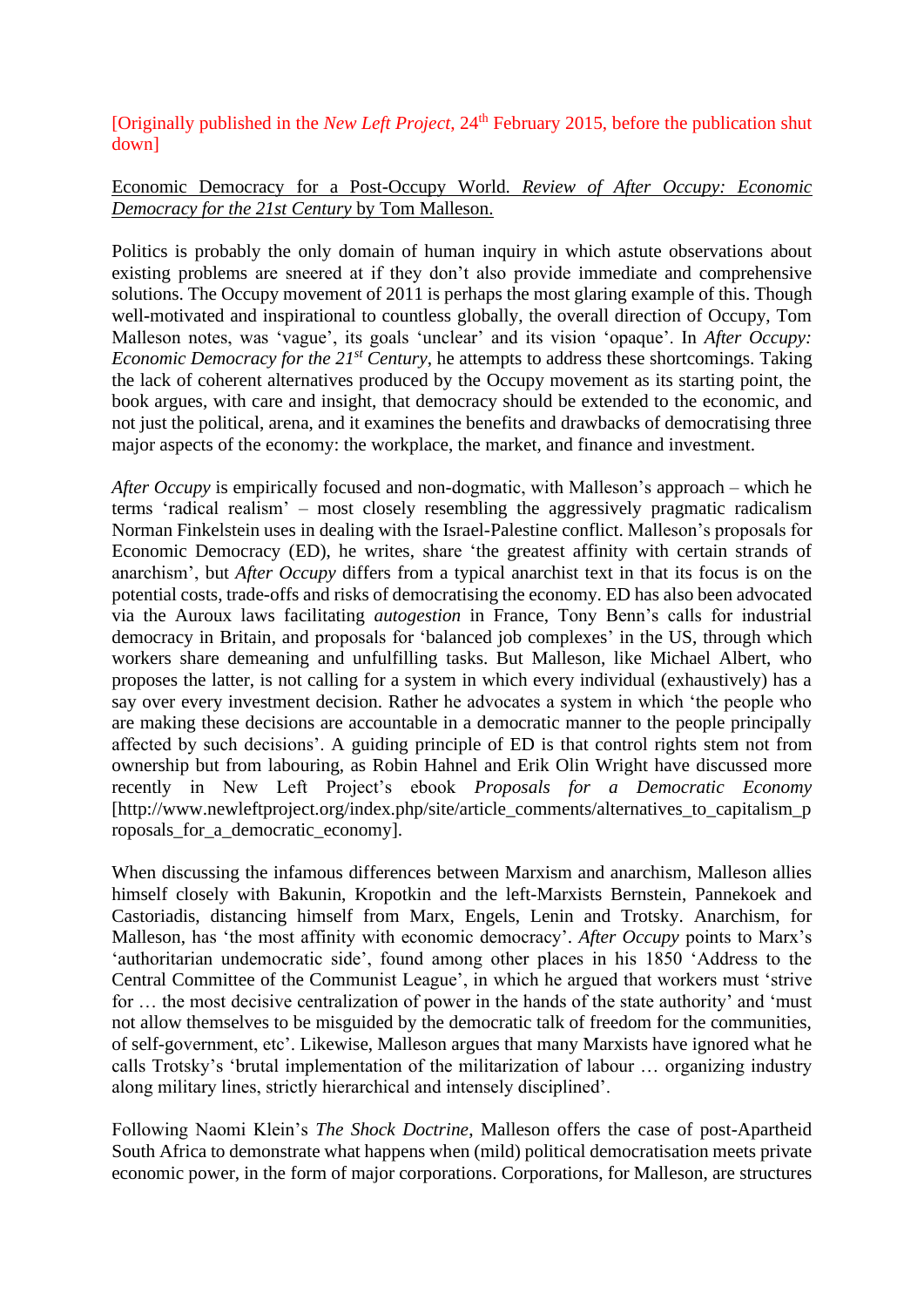of unaccountable economic power which are 'fundamentally undemocratic' and are thus 'remnants of feudalism'. Societal subservience to corporations has everyday repercussions such as 'yelling bosses' and 'managers who act like petty tyrants', while people are forced to work in hierarchical workplaces because of 'material pressure, cultural pressure, and lack of alternatives'. The book suggests, in archetypally anarchist fashion, that 'one must be critical of concentrated power wherever one finds it' $-$  or, as Russell Brand recently put it to Owen Jones; 'I think wherever power concentrates it creates a dickhead' [https://www.youtube.com/watch?v=PMke9749FoE].

## **The workplace**

The notion that the Western neoliberal states are 'democracies' is 'deeply ingrained in our identities', but for Malleson this is false: 'Workers do not elect managers of their firms. Bankers do not allocate finance with any accountability to the communities in which they operate. Investment decisions are not made with any participation of the citizenry'. He argues therefore that workplaces should be transformed into cooperatives, finance should be democratised through capital controls and the creation of Public Community Banks, while investment should be democratised via public investment methods. This would amount to 'market socialism', in contrast to the state socialism of the Soviet Union. Co-ops benefit among other things from increased motivation and smoother coordination, stemming from profit sharing and reduced alienation.

Co-ops, which have long been criticised by orthodox Marxists, benefit from, among other things, increased motivation and smoother coordination, stemming from profit sharing and reduced alienation. Malleson notes that 'what democratic firms lose in terms of motivation from fear of the boss and the single-minded obsession with profits, they gain from the reduced demoralization, increased trust, and improved motivation of being one's own boss'. Mondragon workers, for instance, compared to workers in a conventional capitalist firm, elect their managers, participate in decision-making, and enjoy greater wage equality and secure jobs. But in order for co-ops to be genuinely democratic Malleson reasonably claims that they must have as members a 'significant majority' of their workers, otherwise they are more like 'capitalist partnerships'.

The most developed and sophisticated example of a co-operative society is the Emilia Romagna region of northern Italy, one of the richest regions in the country. There 8,000 co-ops account for 40% of the region's GDP. Twenty-four percent of the population works in, or belongs to, co-ops, which dominate agriculture, transport, food processing, retail, and machine production. After exploring case studies including Mondragon and La Lega, Malleson concludes that 'cooperatives operate with levels of economic efficiency that are comparable, if not superior, to normal capitalist firms'. Indeed, unlike capitalist firms, co-ops have a 'human response to recession' (e.g. mid-1970s-1984, 2008) by cutting prices, engaging in large-scale reinvestment, and reducing wages in the long-term, rather than laying off workers en masse (*à la* Barclays).

Whilst Marxists object that co-ops are purely group-capitalists concerned with profit, Mondragon has led to 'decades of positive externalities' to its communities. Malleson mentions the 'discrimination against worker-ownership' co-ops face from banks when trying to lend, but doesn't explore this any further. This topic is worth another book in itself, and it would have been useful to at least supplement the empirical assessment of co-ops with an account of the obstacles they face.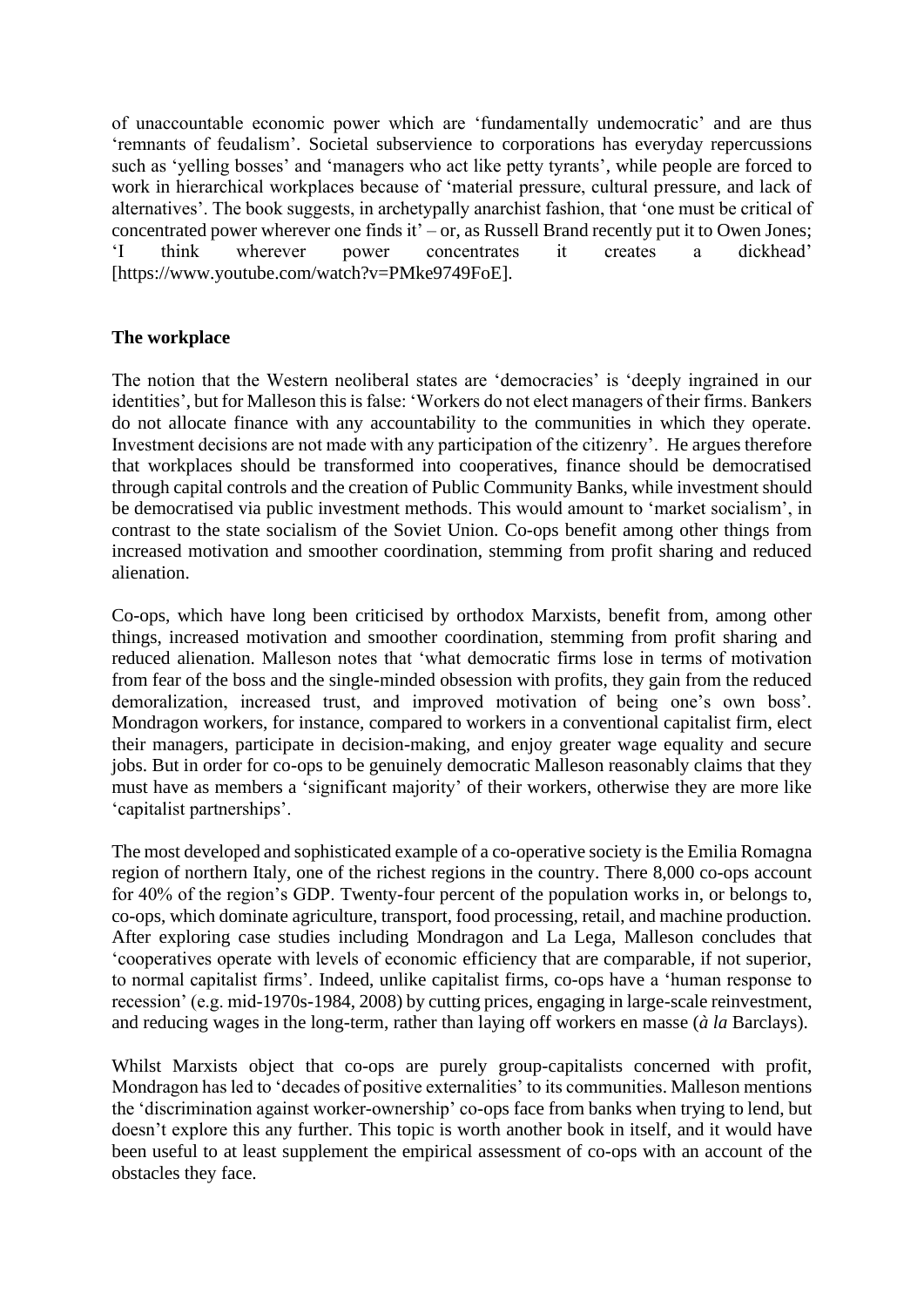Still, not all places are fit to be worker co-ops, namely the public sector or areas of high capital intensity. In these cases, 'some broad type of co-management seems appropriate', rather than having school curriculums decided entirely by staff and excluding the decisions of the wider public, who plainly have an interest in what children are taught. Qualifying slightly, it's also possible to have schools and hospitals run as collectives but forced to meet certain state-defined objectives. Correspondingly, high capital intensive domains such as oil and pharmaceuticals should be co-managed rather than co-owned, Malleson argues, simply to avoid the effects of a small group of workers taking over multi-million dollar firms, leading to a new form of inequality.

## **The market**

Malleson notes that 'markets' are not synonymous with 'capitalism', since a market system can operate without capitalist property relations, where the firms are co-ops and finance and investment are provided through public institutions. Since the contemporary corporatedominated state-capitalist market is neither 'free' nor purely 'capitalist' (as Ellen Wood and Karl Polanyi noted), Malleson opts for the term 'market-state complex' to describe our current political economy. The market, he notes, is in fact embedded in the state in various ways, with different levels of integration being termed 'communist' or 'capitalist' for largely ideological reasons, irrespective of actual level of state involvement.

Unlike many leftist economists, Malleson, sees democratic potential in the market, his approach falling somewhere in-between Blair Hoxby's odes to the market as 'the wisdom of God' and Michael Albert's dramatic condemnation of it as 'the single most horrendous and destructive creation of humanity in all of history'. A central thesis of the book is that 'a democratic economy requires a regulated market system'. Malleson puts asides concerns over asset bubbles and focuses on the failures of the market which undermine its democratic potential. Markets, he observes, respond to 'dollars, not people', citing the case of Pfizer, who in 2000 developed zero drugs for TB (which kills two million poor people annually), but eight drugs for impotence and seven for baldness, attending to the concerns of its wealthy investors and customers.

A democratic market would demand approximate material equality so people's money had roughly equal 'voting' power. Taxation systems would thus be needed to redistribute wealth generated by ordinary market processes. Market prices would also have to be close to create 'accurate reflections of social costs and benefits' and thereby to reflect population demand. Aside from this, negative externalities (pollution, etc.) would need to be taxed, and positive externalities subsidised. Crucially, the barriers to achieving this kind of market democracy are 'practical but not inherently institutional', Malleson notes. The real barriers are the usual ones: power, class and ideology.

## **The financial sector**

Malleson dedicates the last third of the book to the question of finance and investment. He prefaces this section with the observation that 'when left-wing regimes have been democratically elected in the past, they have tended to get immediately battered and bruised by the economic fallout from those who control finance and investment'. The fundamental reforms